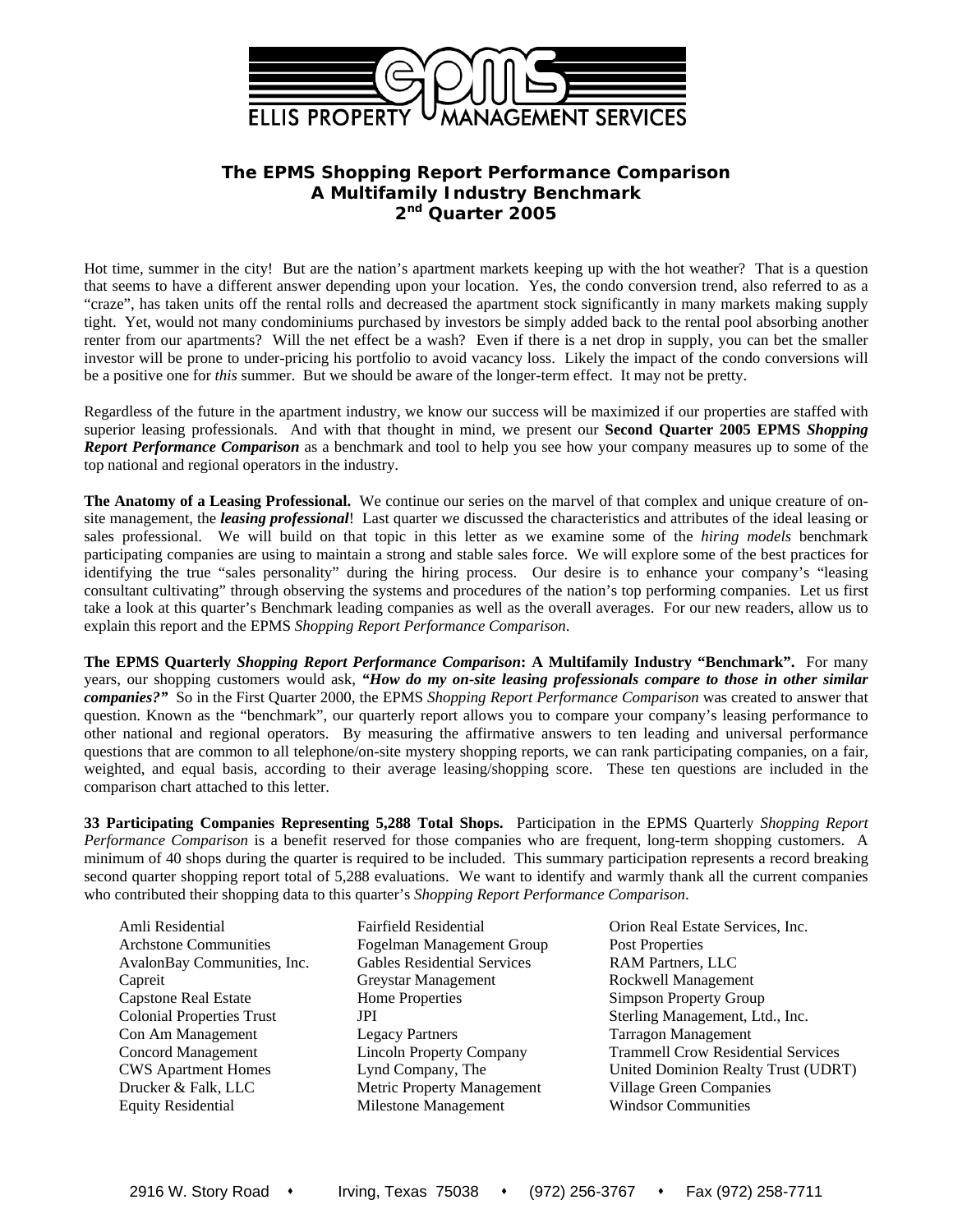**Second Quarter 2005 Average of 85.7% is Down From One Year Ago.** While this period marked a record participation for a second quarter at 5,288 shops, the overall average score of 85.76% falls in the middle of past quarters. That average is almost one point less than the same time period one year ago when the overall average reached 86.5%, the second highest overall average in the history of the study. In reviewing the individual company scores, it seems that the lower average this quarter may be due to a learning curve as new participating companies begin to use the EPMS *Shopping Report Performance Comparison.* These new firms to the EPMS study are beginning to compare themselves to industry proven performers and are learning how to use the data to make an impact on individual leasing performance. As they start to address specific leasing performance weaknesses through training and communicating their increased expectations, their scores will rise and once more boost the overall benchmark study averages.



The spread between the high and low company average continues to hover around 20 points. This is a trend that does not seem to have any major significance except to note each extreme is creeping upward. What is significant is that the participating companies have been able to hold the high/low range while moving the averages upward as the number of shops increase. The chart below tracks the second quarter Benchmark averages since 2000. It also shows the total shops (from participating companies) for the quarter and the spread between the top company's average score and the bottom.

| $2nd$ Quarter               | <b>Overall Average</b> | <b>Company Score - Average Ranges</b> | <b>Total Shops</b> |       |  |
|-----------------------------|------------------------|---------------------------------------|--------------------|-------|--|
|                             |                        | <b>High</b>                           | Low                |       |  |
| $2nd$ Quarter 2005          | 85.76%                 | 94.59%                                | 74.33%             | 5,288 |  |
| $2nd$ Quarter 2004          | 86.5%                  | 93.2%                                 | 73.2%              | 4,862 |  |
| $2nd$ Quarter 2003          | 85.4%                  | 92.8%                                 | 70.0%              | 4.408 |  |
| $\gamma$ nd<br>Quarter 2002 | 83.7%                  | 89.7%                                 | 73.0%              | 2.465 |  |
| $\gamma$ nd<br>Quarter 2001 | 81.4%                  | 90.8%                                 | 67.2%              | 1.921 |  |
| $\sim$ nd<br>Quarter 2000   | 77.1%                  | 84.3%                                 | 43.3%              | 1,356 |  |

**NOT an Industry Comparison.** We have never claimed the EPMS *Shopping Report Performance Comparison* to be a bellwether of leasing performance for ALL of the industry. Rather, this EPMS report reflects the performance of an elite group of apartment management companies who place a high priority on sales skills and leasing performance and choose to be measured each quarter and compared to their equally driven and performance-based competitors. Participants in this comparison are not "average". Even those companies that score on the bottom half of our survey are scoring in the top 25 percent of companies we shop overall. In this survey, we are comparing the very best to the very best!

**JPI Earns Top Position With a 94.59% Average, Second Highest in Benchmark History!** Congratulations to Irving, TX based JPI for achieving the pinnacle of this quarter's *Shopping Report Performance Comparison.* Furthermore, this company average of 94.59% is the second highest quarterly average in the history of the comparison. Only Gables' quarterly average of 94.7% in the Third Quarter, 2004 tops it! This marks the second time JPI has earned the top position in our quarterly Benchmark. Lucy Simone, Senior Vice President of Associate Development, had this to say about her company's achievement; *"I am pleased to have the opportunity to brag on our associates! We are immensely proud of our team. We are driven to exceed expectations at every level, and our sales team always inspires the rest of us here at JPI to keep the bar high."*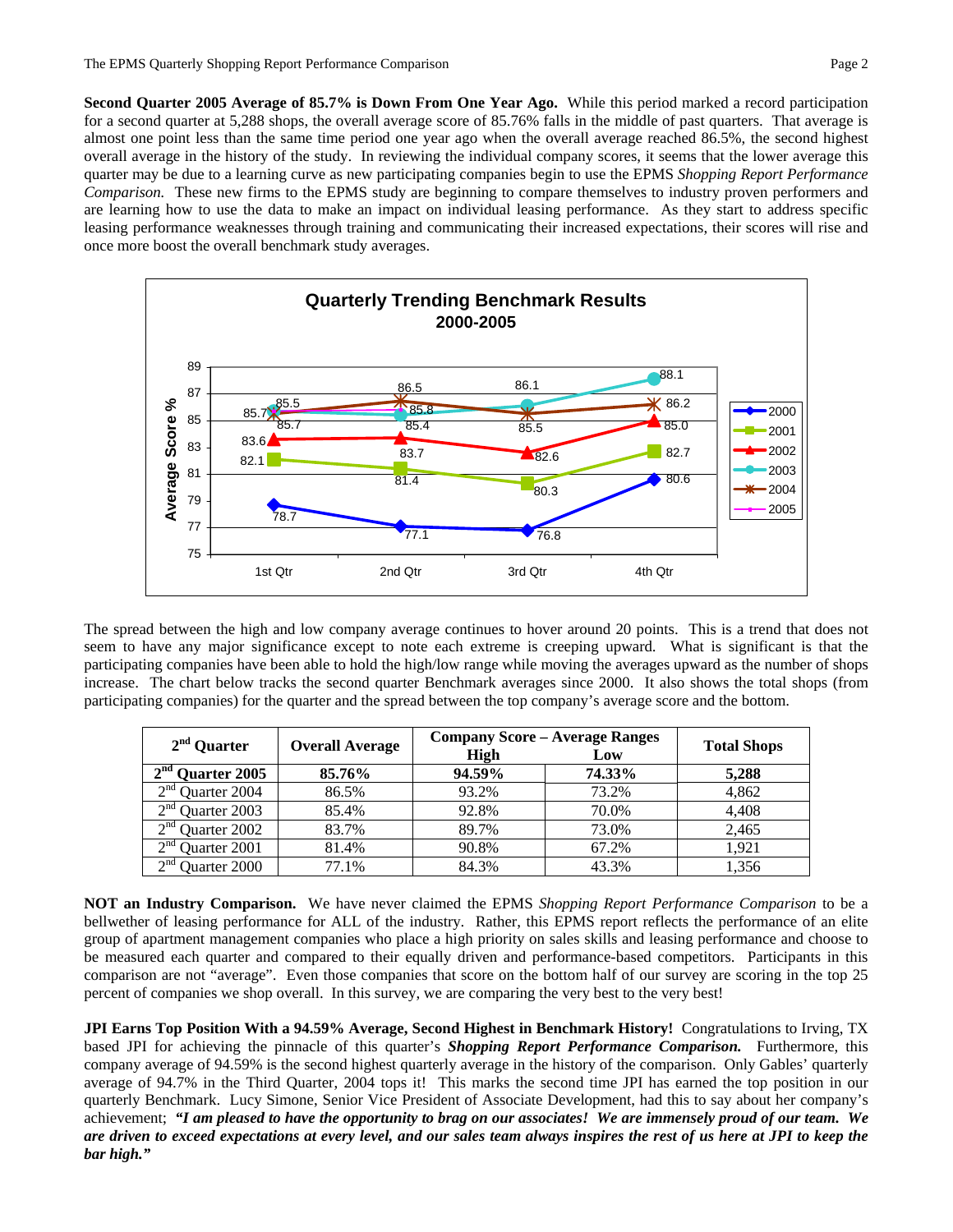**Lincoln Property Company,** a perennial leader in the EPMS *Shopping Report Performance Comparison* over the past five years, placed second this quarter with a strong 93.33% overall average benchmark shopping score. Just a hair behind, Atlanta based **Gables Residential Services** captured the third position at 93.14%. These companies are regulars on the "leaders board" of our nationwide shopping score comparison and seem to appear in this letter almost every quarter. Yet, they are not the EPMS "favorites" who get the extra attention simply because we like them more! (We love ALL of our wonderful clients equally!) Rather, these top scoring companies exemplify the drive for leasing excellence and the desire to operate at one's highest possible level just for the sheer joy of being the best. As Jim Collins said in his 2002 best seller, Good to Great,

> *"Those who turn good organizations into great ones are motivated by a deep, creative urge and an inner compulsion for sheer, unadulterated excellence for its own sake!"*

We will give each of these *excellent* companies the opportunity to share some of their hiring and pre-employment testing practices that have contributed to their consistent "good hires"! Our top three companies, along with a host of others who participate in this benchmark program, are continuing to hone their hiring models by developing special interviewing techniques especially for the leasing role. The result has been not only more effective leasers, but also sales professionals who tend to be more satisfied with their jobs and stay longer with their companies.

**A Hiring Process Geared Toward Leasing Success.** Training aside, the key to having great leasing professionals is to start with the right person. Our experts agree that not every human being is cut out for the leasing role no matter how much training they receive. Therefore many companies, such as Denver based **Simpson Property Group**, are designing special programs to provide the hiring managers with the tools to identify and interview the personality types that tend to be superior in the sales position.

Simpson Property Group manages over **40,000** units with a mixed portfolio of luxury, blue collar, and tax credit communities. The company has recently upgraded their entire hiring process for the leasing position. The results have been significant. Faced with an average annual turnover of 75% at the leasing desk three years ago, Simpson dedicated almost a year of research to examine their hiring process to determine how to make it better. Using Dallas based personnel experts *Bigby, Havis, & Associates*, the Simpson team developed a seven-step process for hiring leasing professionals. The foundation of their new process started with a clear identification and assessment of the characteristics that were evident in their current successful salespeople. Through interviews and testing of current on-site personnel, seven key personality traits were evident in those leasing professionals who were already experiencing a high level of success at Simpson.

**Sue Butler**, Simpson's National Director of Training, tells us that these key traits provide the basis of their pre-employment testing program as well as their interviewing questions. "We search for candidates that show strength in most or all of these seven areas because our research indicates this personality type not only does well in leasing, they tend to enjoy this role and stay longer." The characteristics not surprisingly include attributes such as possessing strong energy and the ability to remain emotionally positive despite frustration and disappointment. A required online pre-employment test or survey reveals candidates that do not exhibit these desired traits and may eliminate them from proceeding with the formal interviews.

Seven is also the number of steps in Simpson's actual hiring process. Butler tells us that the company uses **7 stages** to complete the hiring of the on-site leasing associates. While this may seem like overkill, remember that Butler and her department facilitate the hiring of hundreds of leasing associates each year. This volume requires a well-orchestrated effort that starts with Simpson's in-house recruiting department.

This **7 Step Hiring Process for Leasing Professionals** is used to fill on-site positions that require the Simpson employee to spend at least 50% of their time leasing apartments. In a two-person office, even the assistant manager might be hired through this specific model. **Step 1** is the **written requisition or "Sourcing"** by the hiring manager, the on-site business manager seeking a leasing person. Upon approval, this request is then posted on the Simpson intranet for all employees to see. **Step 2** starts the **resume reviews** by the hiring manager. Simpson's in-house recruiting group, a part of the *People Services* department, is constantly working the colleges and other sources of qualified on-site leasing consultant candidates. Plenty of applications are usually available on file by geographic location. The appropriate applications are forwarded to the hiring manager who reviews the information and emails back to *People Services* the candidates to consider. The recruiting group then conducts a **Pre-Screen Telephone Interview, Step 3** of the hiring process. All candidates are asked the same thirteen questions during this phone interview and the results are emailed back to the hiring manager in narrative form. From this feedback, the hiring manager chooses three or four to be interviewed in person. Note that the hiring manager can do these initial pre-screen telephone interviews if she prefers.

Upon arriving at the community for the formal interview, the candidate is asked to carefully review the Simpson Leasing Professional **RJP –** *Realistic Job Preview*, **Step 4** of the hiring process. This one page, laminated card explains the position in detail and describes the attributes of the ideal leasing consultant. One section is called "What I should know about this position" and describes in detail Simpson's expectation of someone in the leasing role. The RJP actually eliminates some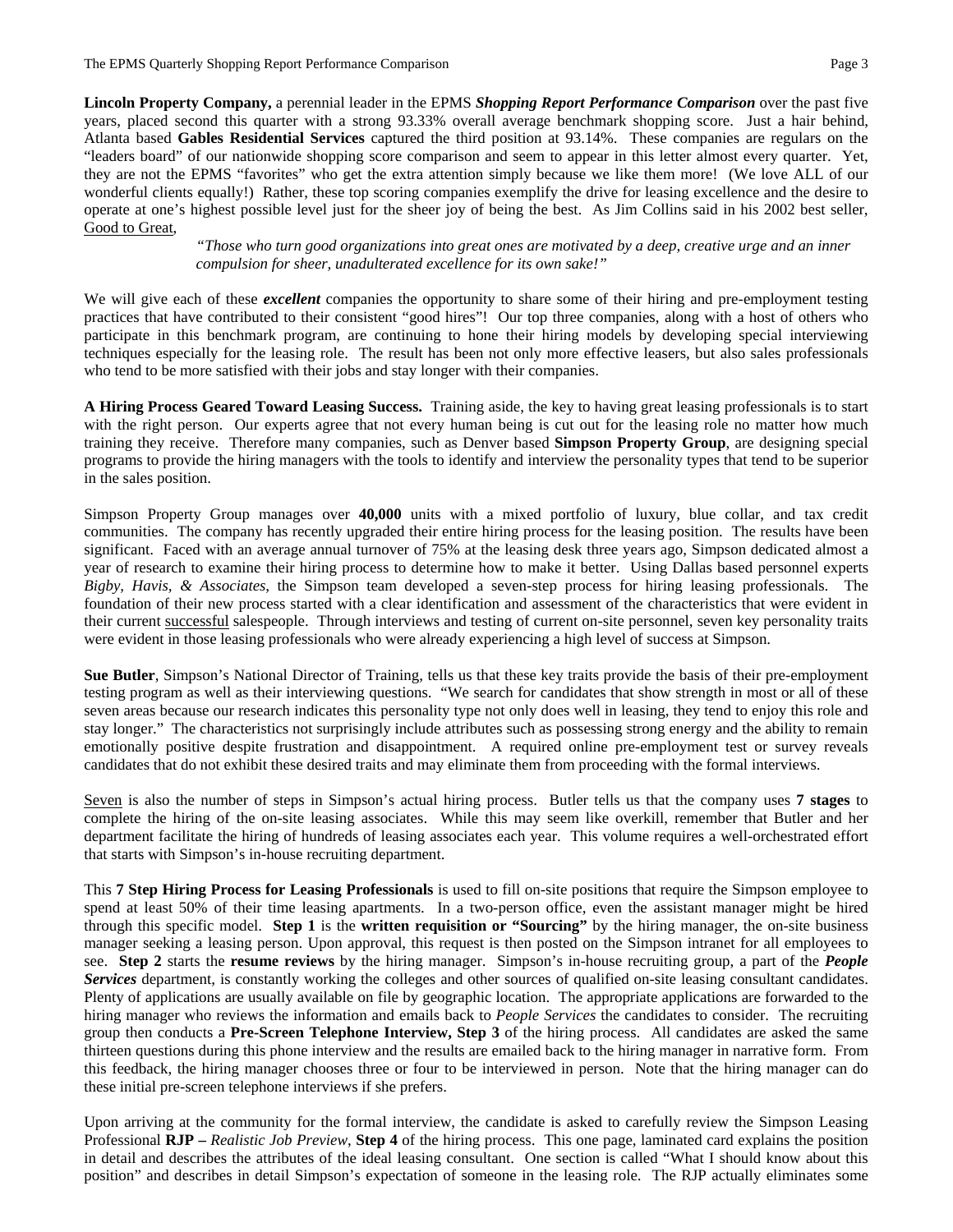unqualified candidates who determine the job may require too much walking or not enough flexibility. An on-line preemployment "survey" of 127 questions is next, **Step 5** in the process. The survey, devised by *Bigby, Havis, & Associates* specifically for Simpson, includes 111 Agree/Disagree statements and 16 multiple-choice selections. This survey or preemployment test is specially designed to determine how the candidate matches up with the seven core traits desired by Simpson for leasing professionals In some situations, the results of this survey could eliminate the candidate from the formal interview.

While waiting for the survey results, the candidate completes an employment application. A staff member other than the person doing the actual interview (usually the assistant manager or another leasing professional) may take the applicant on a property tour. This gives other team members an opportunity to provide feedback and be a part of the hiring decision process.

The pre-employment survey results are automatically returned on-line and come with a step-by-step interview guideline including 15 questions to ask the candidate in **Step 6,** the **behavioral based interview**. Additional interview sub-questions based on the pre-employment survey results will be provided automatically to supply more insight to candidates' possible weaknesses as revealed by the testing. "These questions, along with the interview format, allow our managers to do a much better job evaluating all the applicants and make a good decision on which candidate best fits the property's needs", Butler says. All interview questions are behavioral based. "We center our interview around the idea of how the candidate behaved in the past is a good indication of how they will act in the future. And behavioral based questions are difficult to prepare for…they force the candidate to think on their feet and reveal themselves", she explains. Some of the types of questions that Simpson Housing employs in their leasing professional hiring process include:

*"Tell me about a time when you closed a particularly difficult rental prospect. How did you accomplish this? What was their personality type?"* 

*"Can you recall a time recently when a prospect did not rent? What happened? How did you respond to this prospect?"* 

The Simpson hiring process ends with **Step 7,** the **employment offer**…or decline. The offer is often made right on the spot pending the drug testing and references. A laminated dialog card provides the appropriate wording for both, the job offer or the decline. Butler notes that additional training of the mid-management supervisors in basic interviewing skills has further enhanced the effectiveness of this new hiring process.

The companies excelling in leasing performance are also training their employees to be more effective in the overall hiring process. **Gables Residential Services** has developed a mid-management training course, *"Talent Quest"* to teach the all the essentials of interviewing and hiring to the on-site managers and regional supervisors. As most companies tell us, the success of Gable's ongoing hiring program is first identifying the candidates that have the personality traits that make a good salesperson. According to **Greg Gasior**, Gables National Director of Training, the company uses the AVA/**Activity Vector Analysis** Behavioral Assessment to predict work-related behaviors, decision-making approaches, flexibility under various conditions, and other important aspects of behavior.

The two traits Gables seeks most in its leasing candidates are "Sociability" and "Assertiveness". Gasior explains, "We have to have leasing associates who are outgoing and approachable. They have to be able to stand, greet, and connect. We can't afford to have any wallflowers!" Gables also looks for the candidates with a bit of the "killer instinct". "Assertiveness is necessary to be an effective leaser. You need the drive and competitive spirit to actively pursue the lease." This strategy seems to work. Gables Residential has been in the top position of this survey for a total of five quarters.

Employee referrals continue to be a leading source of new leasing professionals at **Lincoln Property Company** according to **Maria Lawson,** Vice President of Marketing and Training. LPC's good salespeople tend to refer other good salespeople. Testing helps to ensure success. "We use a battery of tests to identify specific personality traits that are not only good for the leasing position but will also compliment the personalities of the team they will join." Specific behavioral and situational based questions have been provided for interviewing the leasing candidate. Some of Lawson's favorites include:

*"What makes you a successful salesperson? Tell me about your best sale ever."* 

*"Describe how you would close a sale for our company." When a client says, "I love the apartment but just started looking so let me think it over and get back with you", what do say?"* 

While LPC provides excellent hiring resources for all the regional supervisors and the on-site managers, the actual hiring process and interviewing takes place at the local level. Even compensation packages vary by region and market demand.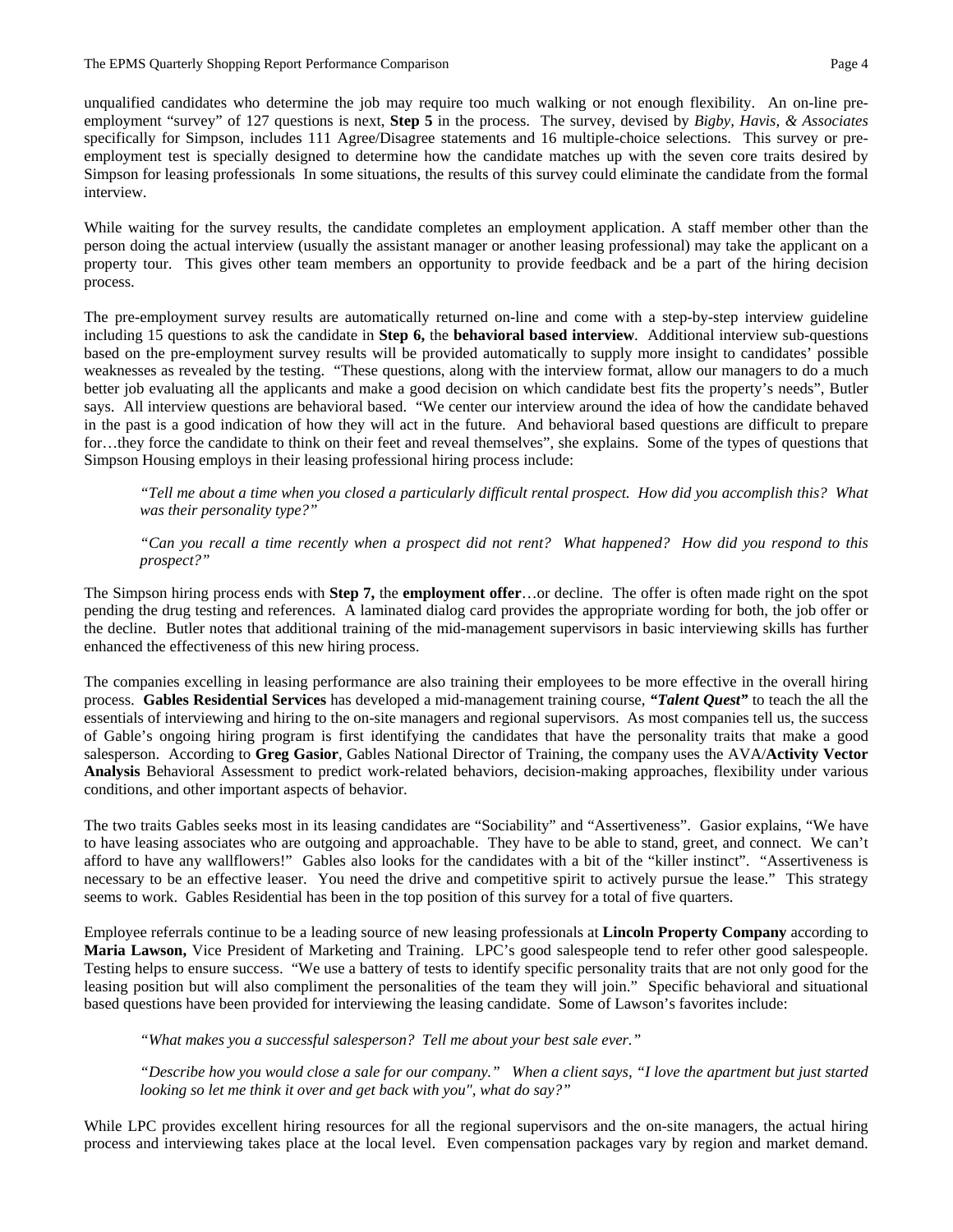Lawson tells us, "This allows us the flexibility to be competitive in pay, move quickly through the hiring process, and hire the best talent available."

To illustrate a rather unconventional but effective interviewing technique, Lawson relays this personal story. "My very first interview in this industry was for a leasing position. The person that interviewed me asked me a few questions and then took me directly into a vacant apartment. She told me to take 5 minutes to look around. Then she asked me to sell the apartment to her! It was a little intimidating at first. However, it proved to her that I really could sell... regardless if I knew the product well at the time. I never forgot that experience and have used that method many times over the years."

**Can New Hiring Models Reduce Turnover at the Leasing Desk? –** Leasing consultant turnover has plagued our industry for years. Do these new models for hiring salespeople make a difference in the tenure of an on-site leasing professional? By identifying applicants that possess the desired personality traits of successful leasing professionals, will these salesperson candidates make longer-term on-site employees? With a little arm twisting, we convinced the companies featured in this letter to share their observations and experience in dealing with the typical "churn" at the leasing position throughout their portfolios. Reluctantly, all companies expressed concern and frustration in their efforts to keep good leasing people. While we have no hard numbers to back this up, feedback from numerous specific apartment communities indicate turnover rates in the leasing chair as high as 200%. Companywide leasing professional turnover ranges from 60% to 80% as reported by several clients. Before the new hiring model was implemented at Simpson Property Group, annual leasing associate turnover was near 75%, reports Butler. "We have reduced this turnover to 50% but that includes some leasing associates that were hired before the online personality survey was being used in the hiring process. If we include only those leasing folks hired through the new hiring process, we may be as low as 35%!"

Gasior tells us, "The turnover percentage for Gables' leasing professionals is not as low as we strive for it to be. As we do a better job identifying those individuals who seem to have the personality that fits best for leasing, we feel our sales people will be more successful and satisfied in their role and will stay longer." Gasior said that prior to the days when manager's administered the **Activity Vector Analysis Behavioral Assessment**, some applicants were given employment who were perhaps not as qualified to be in "sales". By enforcing the test for pre-employment before any offer is made, Gables is enhancing their leasing agent retention by placing "personality appropriate" applicants in these sales positions.

Simone says that the proper use of their pre-employment employee selection tools have not reduced leasing associate turnover. JPI has maintained a 50% to 55% rate for several years. Yet, these hiring tools have contributed to their exemplary leasing performance this quarter. "When our shopping scores fell below our expectations last quarter, we did some digging to see what went wrong. We found that our pre-employment testing process was not being fully utilized." Hiring managers were not attentive to all the test feedback regarding a candidates traits and behavior patterns. Some specific indicators or traits were more critical in predicting performance but a holistic approach was being used. JPI tweaked the process and added additional interviewing questions to help managers better select leasing candidates with the tendencies that usually indicated success. As the top scoring company in this quarter's *Shopping Report Performance Comparison* this adjustment seemed to make a difference!

LPC has averaged a 67% Leasing Professional turnover the past two years on their nationwide apartment portfolio. Lawson says this number reflects not only voluntary and involuntary terminations but also property portfolio changes.

## **Leasing Agent Turnover is Inevitable. It is not the Exception…it is the Rule!**

May we be so bold to suggest that the turnover of leasing personnel, something we deem a problem, is actually the natural employment cycle of good salespeople? We have observed this reality for over 20 years and there seems to be unrealistic expectations about the lifespan of a good leasing consultant. And the fact that turnover in this position may have increased the past few years is not necessarily an indication of poor employee selection. Increased leasing agent turnover might be a result of new apartment industry "best practices" of hiring proven and verified sales-oriented personalities to lease apartments. See what you think about our observations:

- $\triangleright$  The industry has realized that the leasing position is a "sales" role and the sales personality performs the job best.
- $\triangleright$  Using specialized testing that is readily accessed online through a number of providers, companies can quickly identify candidates who have the personality traits and skill sets to best fill the role of leasing professional.
- $\triangleright$  Companies continue to struggle to find the compensation packages, management style, and work environment that best suits the true "sales personality", that type of person who appears to be the best suited for leasing.
- ¾ Regardless of the industry, the "sales personality" tends to become restless and dissatisfied in even the best opportunities. This personality type changes jobs frequently. This is not a character flaw: it is a genetic predisposition.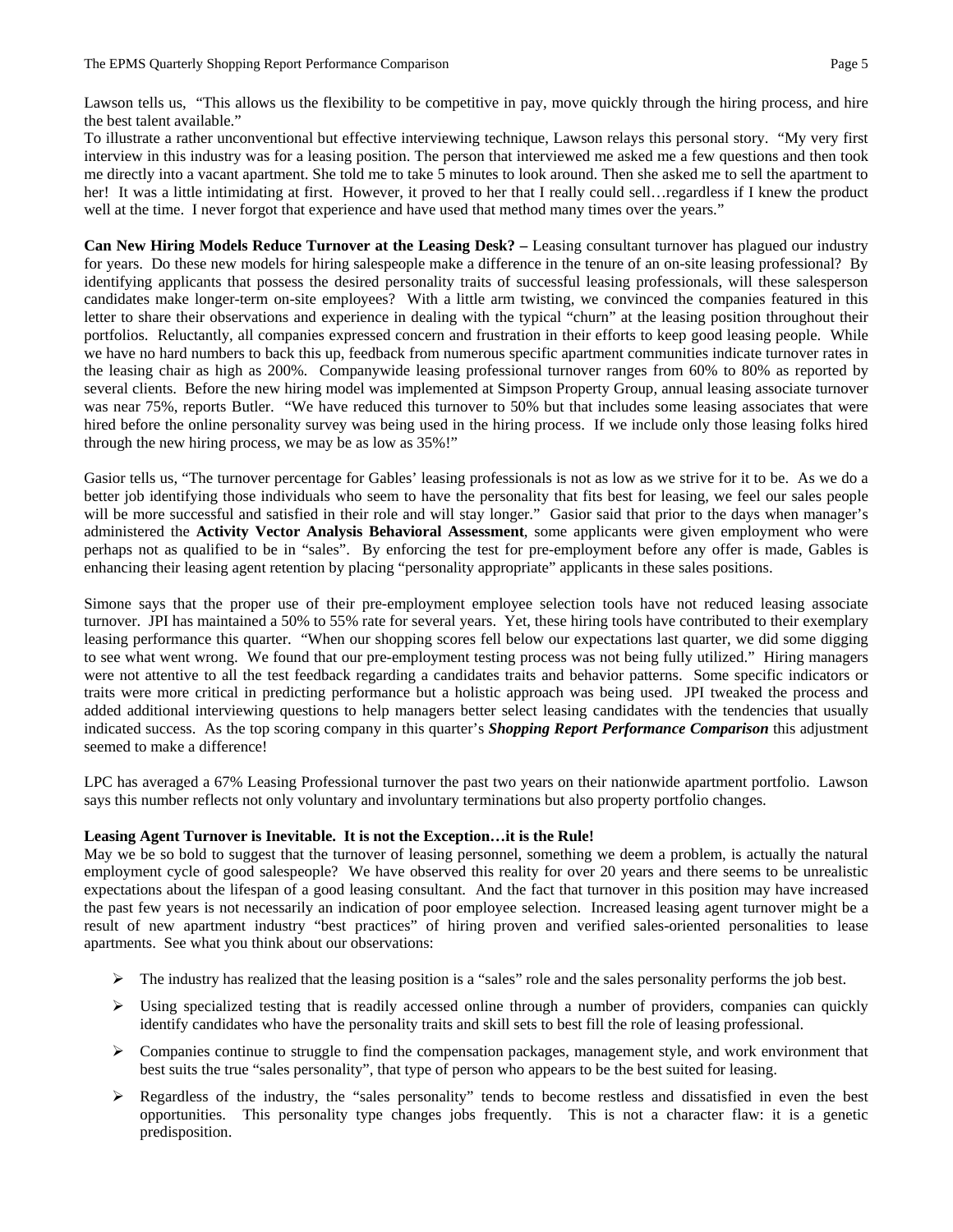- $\triangleright$  In addition to being upbeat, positive, and sociable, the "sales personality" tends to be emotional, dramatic, and easily distracted. They are a challenge to manage and learn in a "different" way than other on-site team members. Leasing training must be adapted to their personality.
- $\triangleright$  Rather than try to change the inevitable turnover in this position, management companies should focus on training that prepares the "sales personality" to be the most effective leaser possible in the shortest amount of time.
- $\triangleright$  A leasing professional that stays only 12 months but does an excellent job during her stint at your community should be considered an outstanding hire!
- $\triangleright$  The best leasing professionals are not likely to be long-term employees and are not good management candidates.
- $\triangleright$  Some markets that have always had strong demand, especially in the northeast and parts of the West Coast, have longer term leasing personnel because the need to be outstanding in "sales" has not been as important. As these areas show some softness, many tenured leasing consultants will be replaced by sales personalities.

These observations are very general in nature and certainly do not apply in every situation. There are plenty of exceptions. Yet, for every long-term employee who was an excellent leaser and now is successful in management, we can show you twenty others who will only be suitable in sales as a leasing professional! This is not an indictment of leasing professionals. Rather, it is our ongoing conclusion that the leasing position is not only unique, special, and requires a very important set of sales skills. This position is also one of the most misunderstood in our industry.

Thank you again for allowing us to provide these shopping report benchmark averages to you and to the apartment industry. We look forward to hearing from you. Join us next quarter for the latest *Shopping Report Performance Comparison*  benchmark average scores as well as new "best practices" from industry leaders on **"The Proper Care and Feeding of the Leasing Professional".** 

Sincerely,

Rick Ellis, CPM Joanna Ellis, CAPS rellis@epmsonline.com jellis@epmsonline.com

Enclosure

# *Rick Ellis Joanna Ellis*

President Vice President of Operations